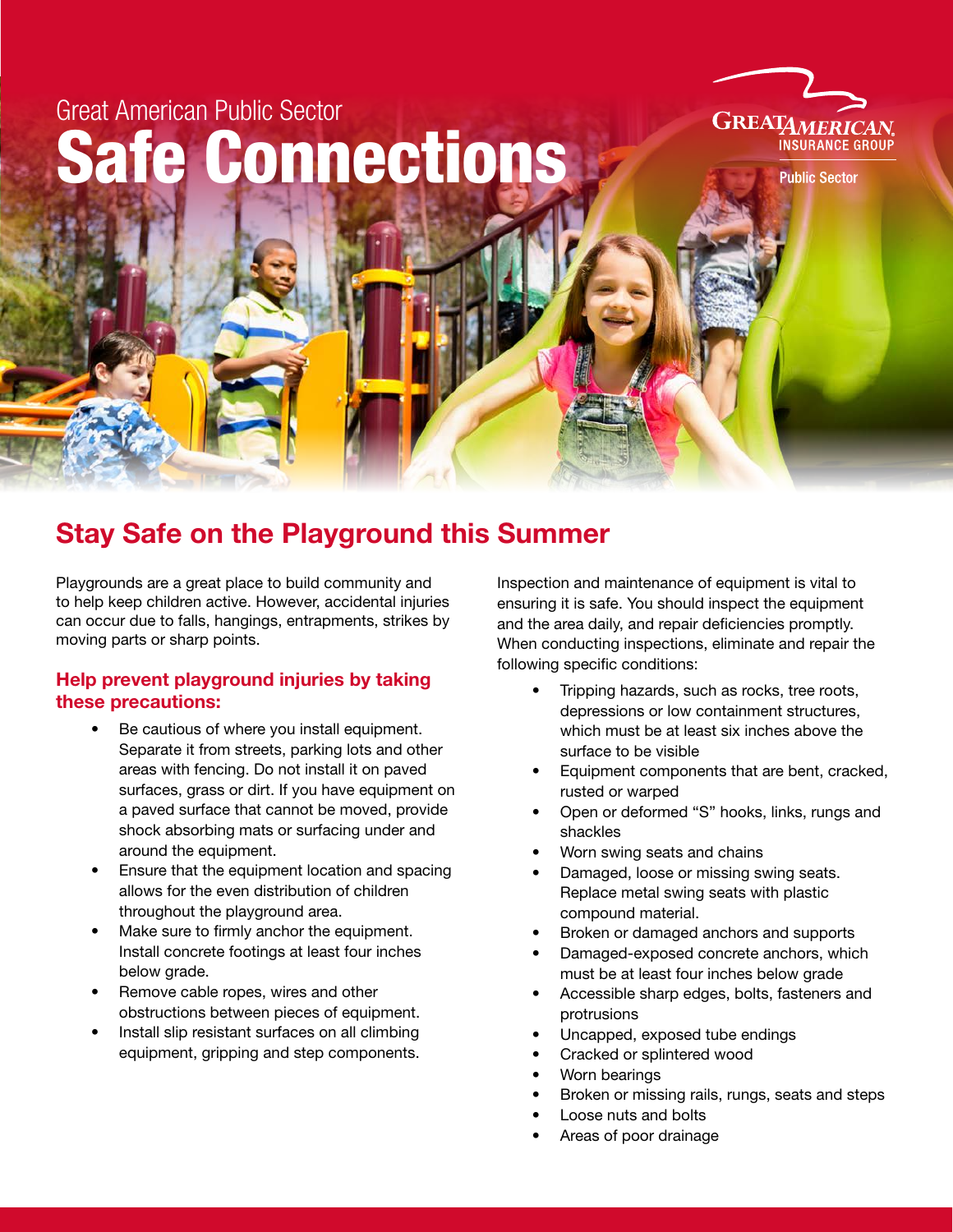

## Be on Alert for Tornadoes **If you need to seek shelter:**

Many look forward to spring for its warmer temperatures and blooming flowers, but many also overlook the increased likelihood of a tornado. While April, May and June typically have the highest risk of a twister, tornadoes can happen during any month of the year.

Most importantly, know the National Weather Service Warning Levels

- *• Severe Thunderstorm Watch:* Severe weather is likely to occur. Listen to radio or television for further information.
- *• Severe Thunderstorm Warning:* Severe weather is occurring, but tornadoes have not been spotted. Take shelter and continue to listen to radio or television for further information.
- *Tornado Watch:* Weather conditions are such that a tornado is likely to occur. Listen to radio or television and prepare to take shelter.
- *• Tornado Warning:* A tornado has been detected. Take shelter immediately.

#### After a Tornado Strikes

How you react to the disaster is just as important as how you prepare. Keep these tips in mind:

- Make sure the storm has passed before leaving shelter.
- Check for the injured or missing people and don't move anyone who is seriously injured.
- Check for natural gas leaks. If you suspect a leak, leave the building immediately.
- Don't use electricity if you suspect a gas leak, as well as damaged or wet wiring.
- Watch out for falling debris and broken glass.
- Stay away from downed power lines.
- Enter buildings cautiously dangers may be hidden.
- Use only a flashlight when checking for injuries.

*Do seek shelter:* In the corner of the building, underneath stairs, in the innermost closet or in the innermost hallway.

*Don't seek shelter near:* Doors, outside walls that are above ground level, heavy objects, windows and corridors facing wind.

Be sure to stay prepared at all times. In the event of a catastrophe, keep the following emergency supplies on hand in a "safe" area:

- $\Box$  First Aid kit
- $\Box$  Portable, battery-powered radio
- $\Box$  Portable, battery-powered flashlight
- $\square$  Extra batteries
- $\square$  Water, stored in airtight plastic containers
- $\Box$  Food (canned or dried)
- $\Box$  Tools, including wrenches to shut off utility lines
- $\square$  Blankets or sleeping bags
- $\Box$  Pail with cover
- $\Box$  Multipurpose portable fire extinguisher
- $\Box$  Can opener and eating utensils





Average Speed of Travel: 35 mph Average Wind Speed: 100-300 mph Most Likely to Occur: Between 3:00-7:00 p.m. from April through June Most Likely Location: Southern, Midwestern and plain states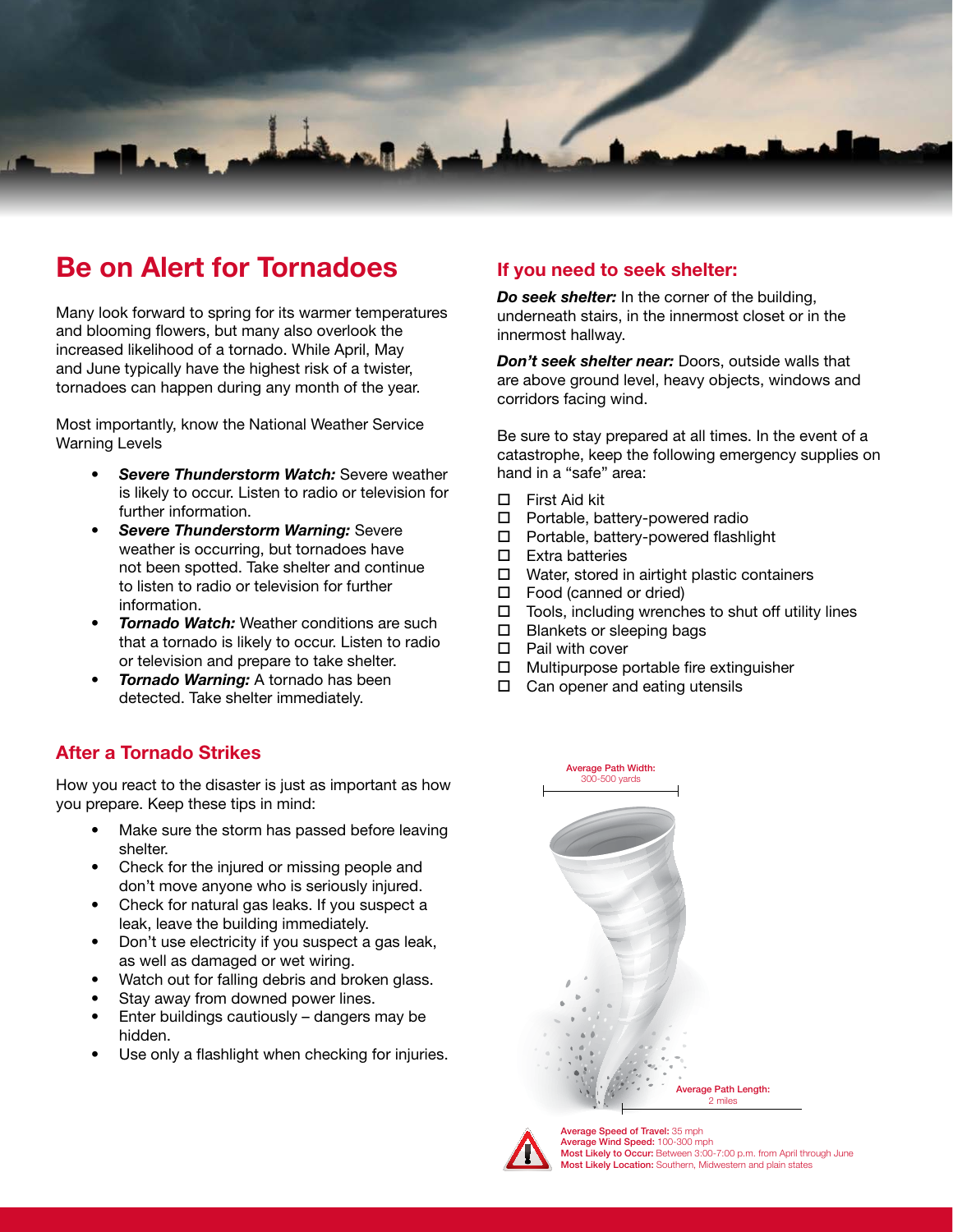

## \*\*// It Can W8 \*\*//

People spend so much time in cars that many consider them a second home. But, texting, phone calls, eating and grooming can take your employees away from what they need to focus on in the car—driving. And, the consequences are devastating:

- In 2012, 3,328 people were killed and an estimated 421,000 injured in distractionaffected crashes.
- 10% of drivers under age 20 involved in fatal crashes were reported as being distracted at the time of the crash.
- Drivers in their 20s comprise 27% of the distracted drivers in fatal crashes.

*To help avoid distractions, take precautions before and while you operate a vehicle*

#### Before Driving

- Know where your vehicle's controls are located so you can make adjustments as needed
- Make sure all loose objects are properly secured
- Adjust mirrors
- Prepare in advance for needs such as sunglasses or toll money
- Take care of personal hygiene, including shaving and putting on make-up
- Get sufficient rest

#### When Operating a Vehicle

- Drive defensively remember you need to compensate for the actions of other drivers
- Do not eat or drink
- Do not read or write anything
- Only use cell phones in the case of an emergency
- Take a break when you are tired—if you feel your concentration is impaired, park the vehicle in a safe location to rest

*Source for distracted driving statistics: Distraction.gov, the Official US Government Website for Distracted Driving.*



## Be Aware of Concussion-Risks in Your Youth Sports Programs

You can hardly turn on a sports broadcast today and not see some news on the effects of concussions. This hot-button topic piqued particular interest when former professional football players sued their league, and two, Junior Seau and Dave Duerson, committed suicide in which their brain injuries were blamed for their mental condition.

Due to a permanently disabling brain injury of a middleschool football player, Washington state passed "Lystedt's Law" in 2009. It was the first and most comprehensive state law to address concussions in youth sports, and mandated education for coaches, removal from the game if a head injury is suspected, written clearance to return and a concussion form signed by parents and players.

Since Lystedt's Law passed, all 50 states and the District of Columbia have passed varying degrees of youth concussion legislation. However, not all state laws have all the components of the Washington law, and legislators and concussion experts are revisiting ways to strengthen their states' laws.

We can work with groups like yours across the country, and have expertise to make sure your youth sports' policies and procedures are in line with your state's laws. Be sure to visit our website at GAIG.com/publicsector and see how we are working to help limit concussion risk in public entities.